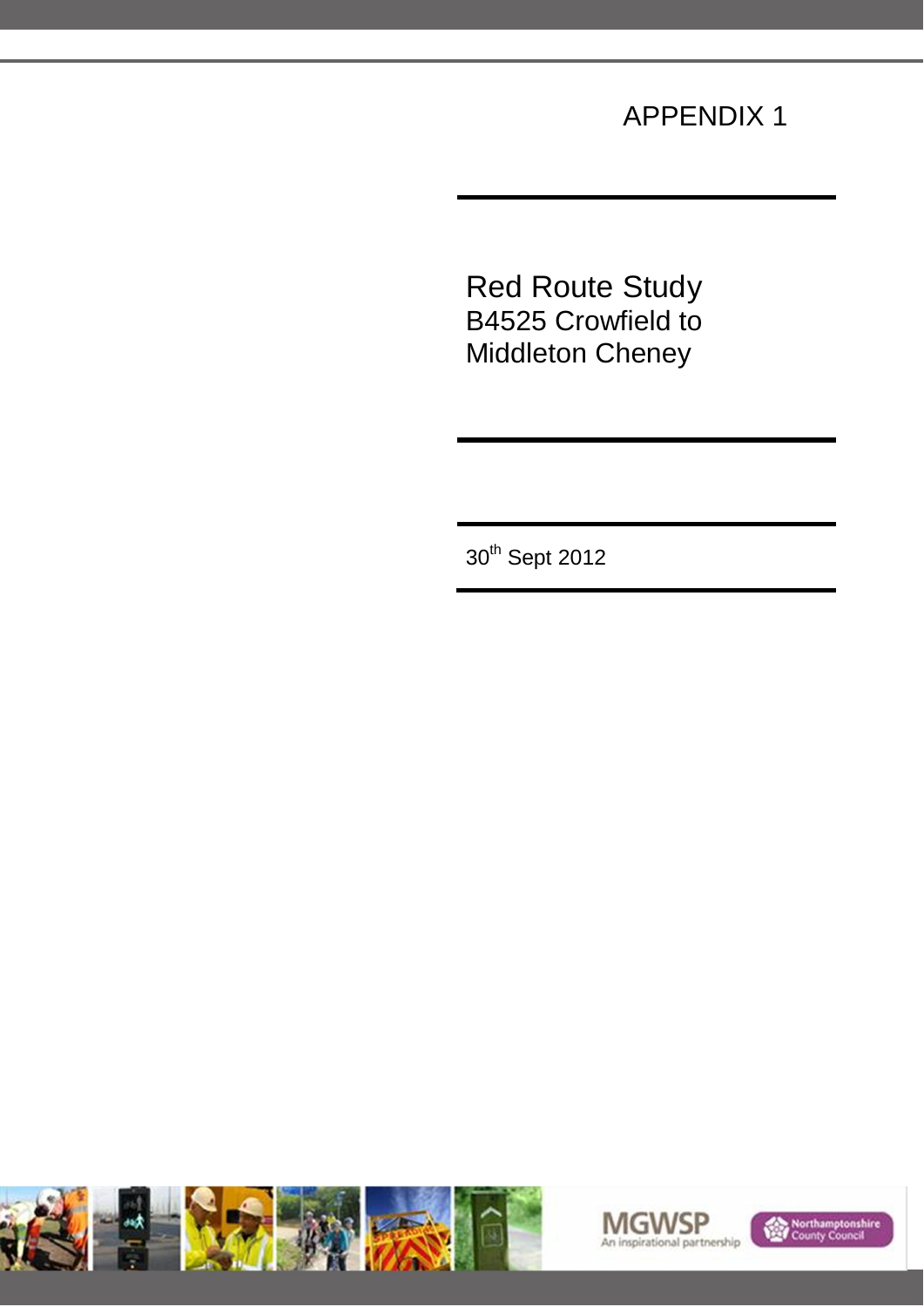## QM

| <b>Issue/revision</b> | <b>Issue 1</b>         | <b>Revision 1</b> | <b>Revision 2</b> | <b>Revision 3</b> |
|-----------------------|------------------------|-------------------|-------------------|-------------------|
| Remarks               | Final                  |                   |                   |                   |
| Date                  | 23/07/13               |                   |                   |                   |
| Author                | <b>Matthew Barratt</b> |                   |                   |                   |
| Signature             | <b>Matthew Barratt</b> |                   |                   |                   |

MGWSP Northamptonshire Highways Brixworth Depot, Harborough Road, Northamptonshire, NN6 9BX DDI: +44(0)1604 883415 Web: www.mgwsp.co.uk

Author: Matthew Barratt

May Gurney Ltd, Registered Office: Holland Court, The Close, Norwich, NR1 4DY Registered Number 00873179 England WSP Management Services Limited Registered Office: WSP House, 70 Chancery Lane, London WC2A 1AF Registered Number 02454665 England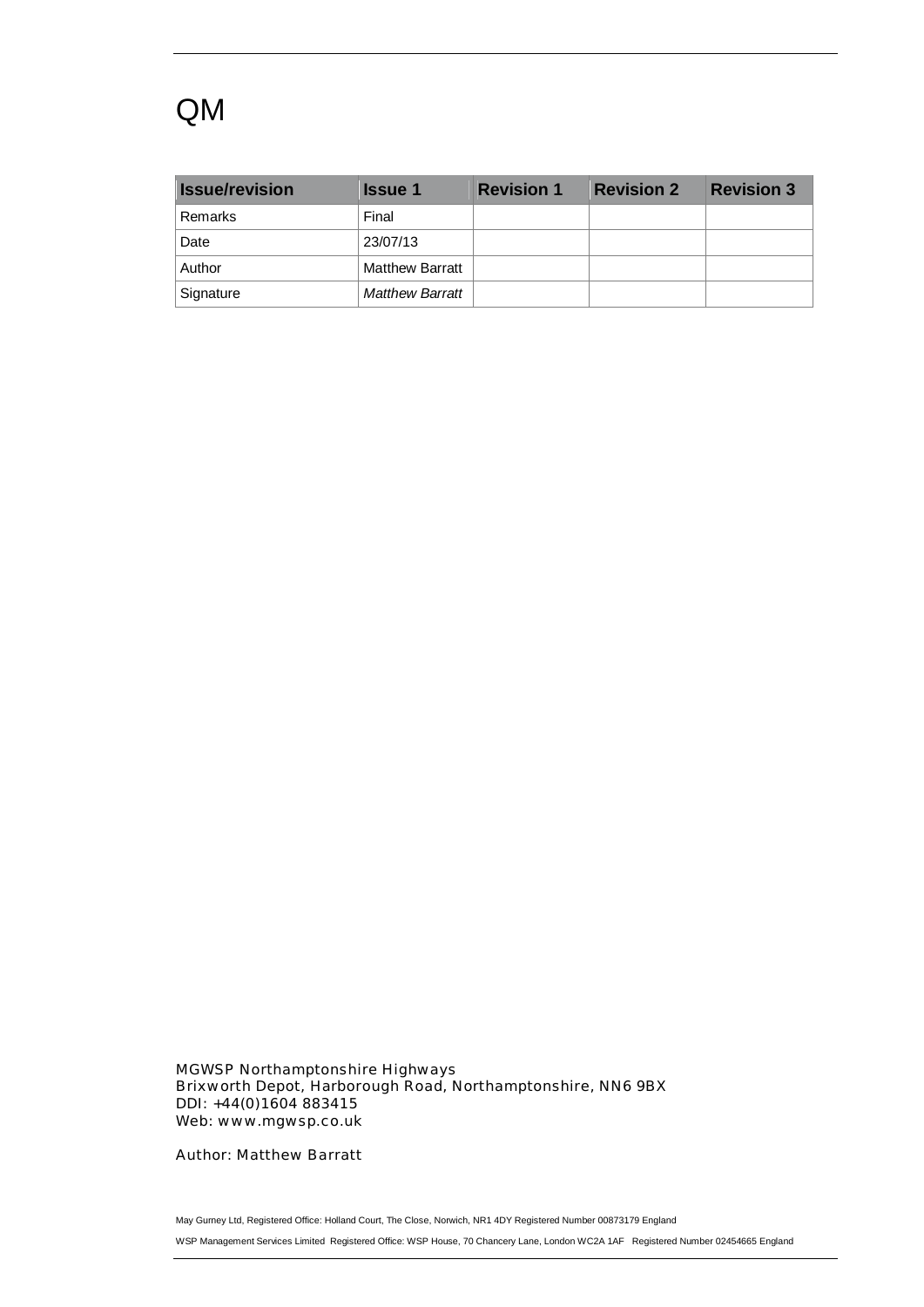# **Contents**

| 1 Introduction                           | 4  |
|------------------------------------------|----|
| 2 Site Location & Layout                 | 4  |
| <b>3 Accident Analysis</b>               | 5  |
| <b>4 Site Observation</b>                | 12 |
| 5 Preliminary Proposal for Consideration | 12 |
| <b>APPENDIX NO 1: Accident Plot</b>      | 13 |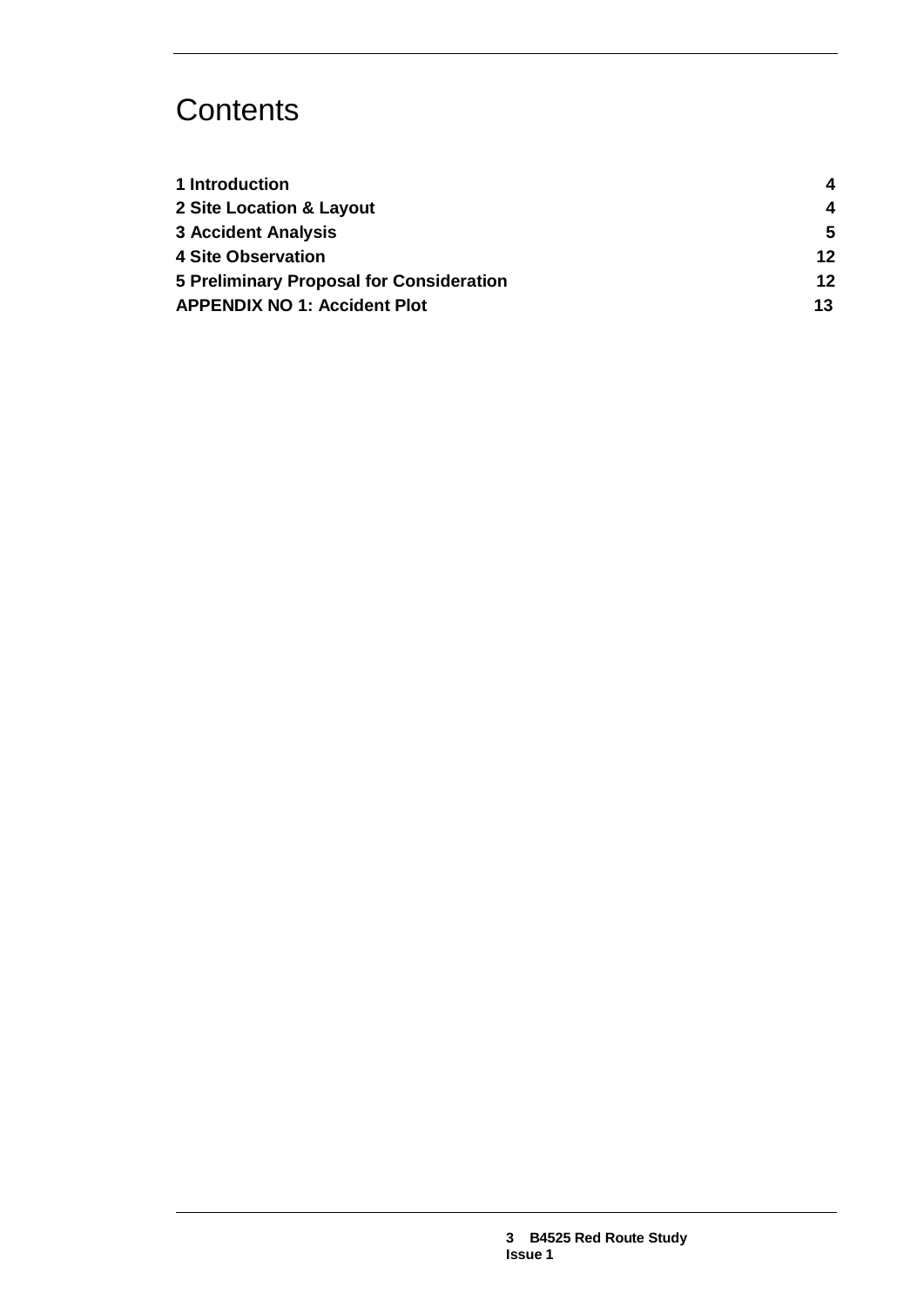# 1 Introduction

1.1 This Study has been prepared Northamptonshire County Council. Its key objective is to analyse the personal injury accidents on the B4525 from the roundabout at the junction with the A422 near Middleton Cheney to the village of Crowfield to reduce the frequency and severity of accidents by engineering methods.

## 2 Site location and layout Introduction

2.1 The B4525 runs from the junction with the A43 near to Crowfield to the junction with the A422 near to Middleton Cheney. The study route is slightly shorter as it ends at the village of Crowfield and is approximately 14 kilometres long.

2.2 The study section of the B4525 is an undulating rural road surrounded entirely by open countryside with exception of a group of houses and a mobile home sales garage as it passes over the northern end of Middleton Cheney. There are numerous accesses to farms and agricultural buildings and several side roads leading to a number of villages.

2.3 The route is subject the national speed except for a section with a 40mph limit approximately 1100 metres long either side of the crossroads at the junction with Banbury Lane and Thorpe Manderville Road.

2.4 There is no street lighting along the study route.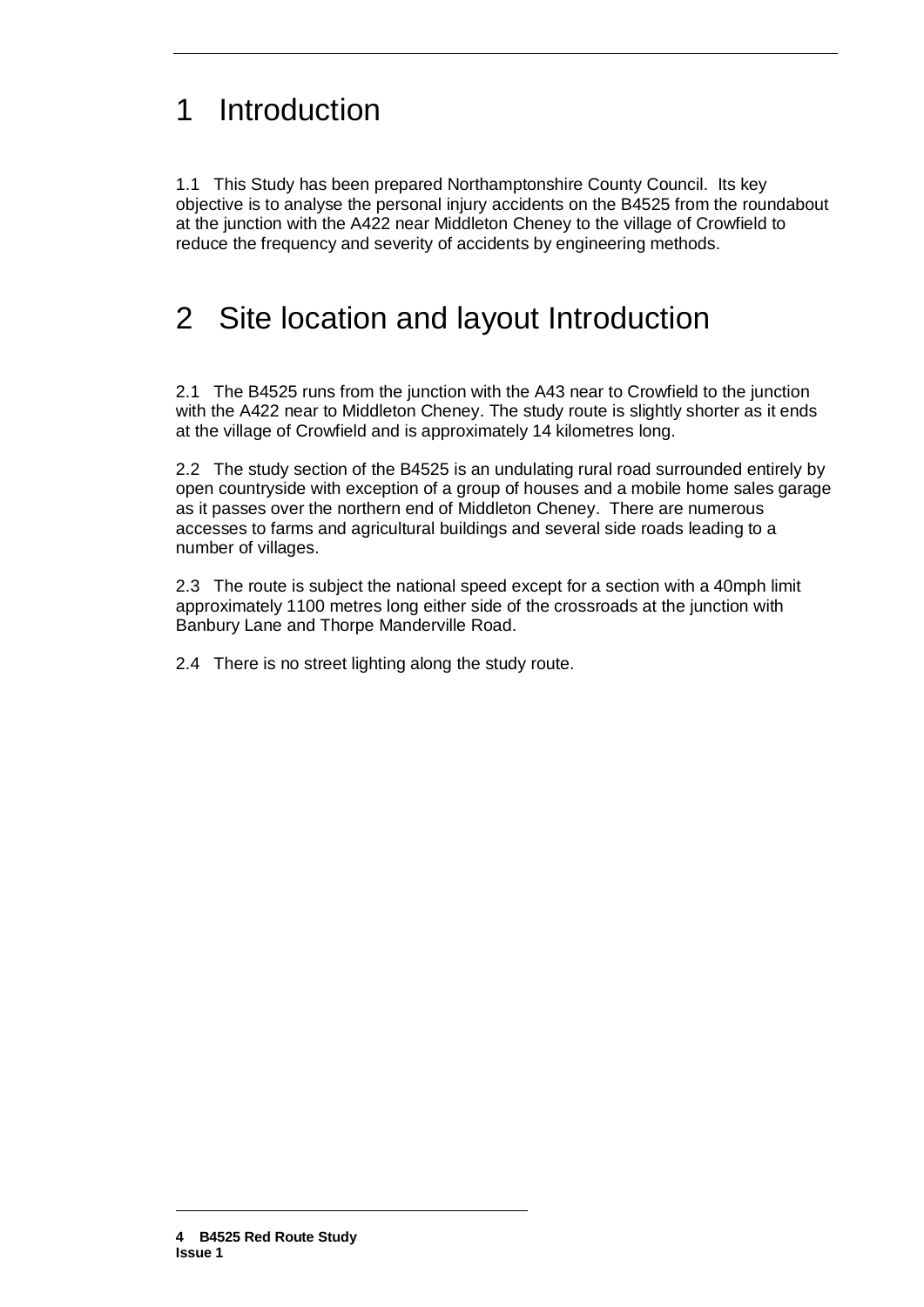# 3 Accident Analysis

### 3.1 **ACCIDENT ANALYSIS**

3.1.1 There were a total of 17 personal injury accidents recorded on the section of the B4525 described above between  $1<sup>st</sup>$  July 2009 and  $1<sup>st</sup>$  July 2012. The yearly breakdown over the 3 years is shown in Table 3/1 below.

| <b>Accident Severity</b> |      |      |        |      |        |       |
|--------------------------|------|------|--------|------|--------|-------|
|                          | 2009 | 2010 | 2011   | 2012 | Total  | %     |
| Fatal                    | 0    | 0    |        | 0    |        | 5.88  |
| Serious                  | 2    | 2    | 3      |      | 8      | 47.06 |
| Slight                   | 3    | 2    | 3      | 0    | 8      | 47.06 |
| Total                    | 5    | 4    |        |      | 17     | 100   |
| <b>Severity Ratio</b>    | 40%  | 50%  | 57.14% | 100% | 52.94% |       |

Table 3/1

3.1.2 The accident severity ratio for the study length is 52.94% which is above the national average of 18.63% for Rural roads (Non A Rural roads) (Road Casualties Great Britain 2009).

3.1.3 Table 3/2 below summarises the number of accidents for each of the main accident types:-

| Casualty Type/<br>Vehicle Manoeuvre |                |        |
|-------------------------------------|----------------|--------|
|                                     | Total          | %      |
| Loss of control                     | 6              | 35.29  |
| Non-Conformity at junctions         | 3              | 17.65  |
| <b>Turning Accident</b>             | $\overline{2}$ | 11.76  |
| Overtaking                          | $\overline{2}$ | 11.76  |
| Nose to tail                        | $\overline{2}$ | 11.76  |
| Other                               | 2              | 11.76  |
| <b>Total</b>                        | 17             | 100.00 |

Table 3/2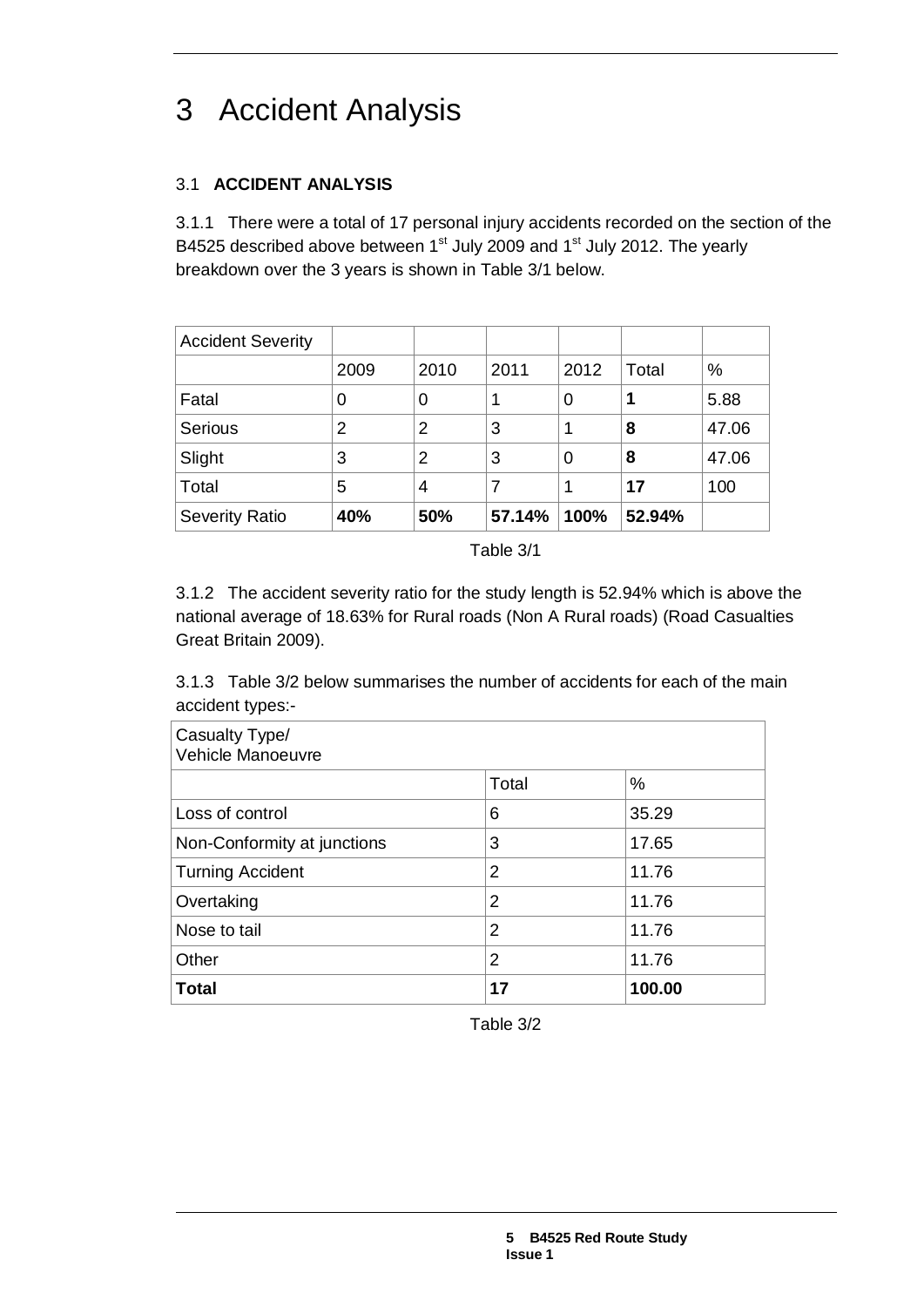### 3.2 **LOSS OF CONTROL ACCIDENTS**

3.2.1 There were six accidents as a result of loss of control. One was a fatality [13], three were serious [3], [4] and [8] and the remaining two were slights [1] and [5].

3.2.2 All of the accidents occurred in dry conditions and two occurred during the hours of darkness [5] and [13].

3.2.3 The first loss of control accident occurred during daylight hours and in dry conditions as the driver of a vehicle travelling west lost control for reasons unknown and left carriageway to the nearside resulting in a slight injury [1].

3.2.4 Loss of control accident [3] occurred again as a vehicle travelling west lost control and left the carriageway to the offside before colliding with a tree. The driver of the vehicle claimed that a white van travelling on the wrong side of the road caused her to lose control. The collision occurred in dry conditions and during the hours of daylight and resulted in a serious injury.

3.2.5 Serious loss of control accident [4] occurred as a vehicle began to lose control causing the back end to come out. The vehicle then veered onto the opposing carriageway and collided with a goods vehicle travelling in the opposite direction. The collision occurred in dry conditions and during the hours of daylight.

3.2.6 Loss of control accident [3] occurred again as a vehicle travelling west lost control and left the carriageway to the nearside before colliding with a tree. The collision occurred in dry conditions and during the hours of daylight and resulted in a serious injury.

3.2.7 Accident [5] occurred in dry conditions and during the hours of darkness as a vehicle lost control on a patch of ice possibly caused by a water leak. This caused the vehicle to leave the carriageway to the nearside and end up in a ditch resulting in a slight injury.

3.2.8 Loss of control accident [8] occurred as the rider of a two wheeled vehicle lost control on a right hand bend and ended up in a ditch resulting in a serious injury. The loss of control was believed to be as a result of spilled grain on the carriageway from nearby harvesting. The accident occurred in dry conditions and during the hours of daylight.

3.2.9 The final loss of control accident [13] occurred again as a vehicle travelling east veered onto the opposite carriageway for reasons unknown and collided with a second vehicle travelling in the opposite direction. The collision occurred during the hours of darkness and in dry conditions.

#### 3.3 **NON-CONFORMITY AT JUNCTIONS**

3.3.1 There were three collisions involving non conformity at junctions. One was a serious injury collision [11] and the other two were slight injury collisions [10] and [16].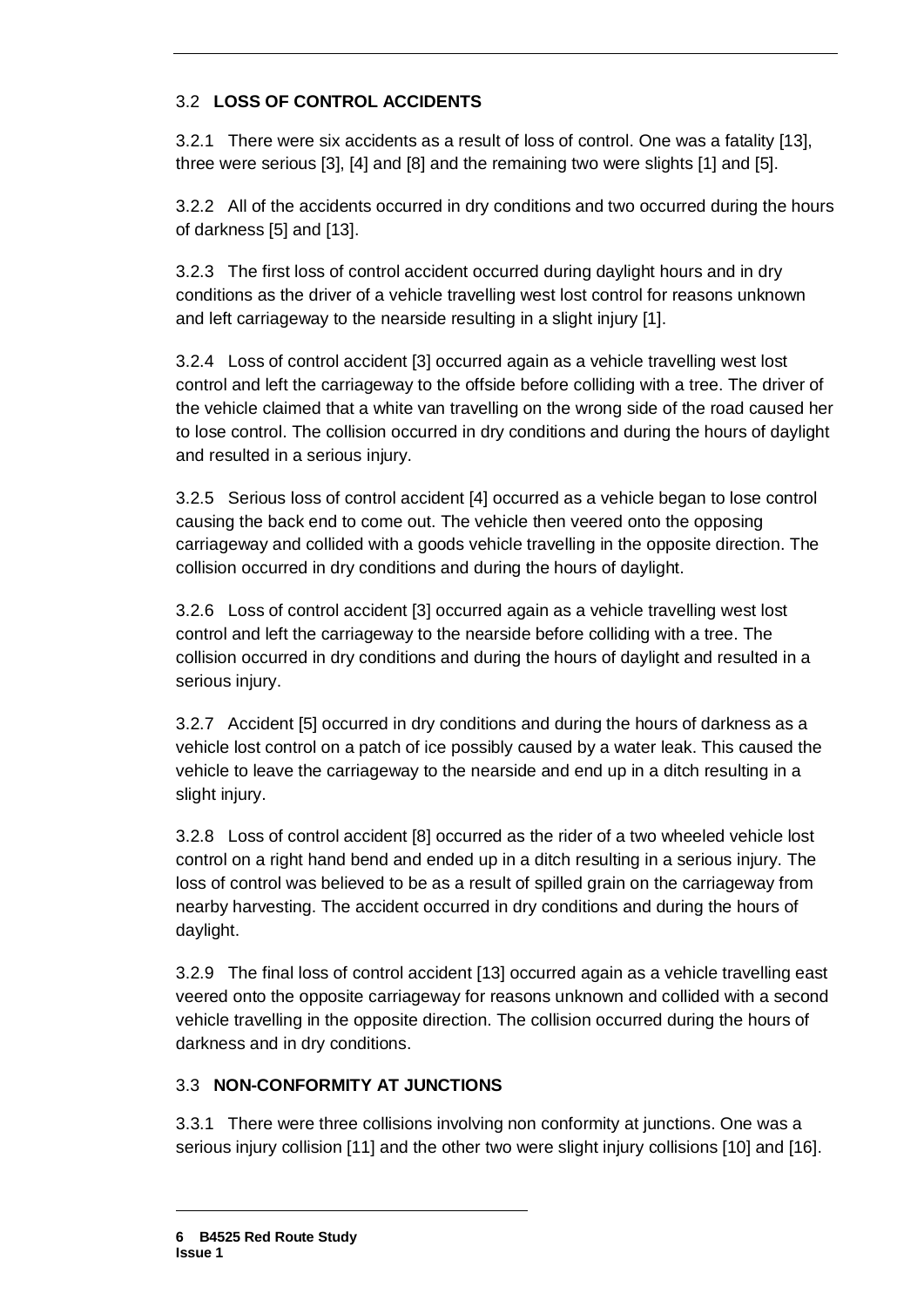3.3.2 All of the accident occurred during the hours of daylight and one occurred in wet conditions [11].

3.3.3 Slight accident [10] occurred as the driver of a vehicle, dazzled by the sun, pulled away from a junction and into the path of a petrol tanker travelling from the right resulting in a collision. The collision occurred in dry conditions and during the hours of daylight.

3.3.4 Serious accident [11] occurred as a vehicle failed to stop at the junction and continued straight onto the B4525 and into the path of a second vehicle travelling in a north-easterly direction resulting in a collision. The collision occurred during daylight hours and in wet conditions.

3.3.5 Another Slight accident [16] occurred during daylight hours and in dry but foggy conditions as a vehicle pulled out onto the B4525 and into the path of a second vehicle travelling in a north-easterly direction resulting in a collision.

### 3.4 **TURNING ACCIDENTS**

3.4.1 There were two turning accidents. One was a serious injury collision [7] and one was a slight injury accident [12]. Both turning accidents occurred at the junction between Chacombe Road and Banbury Lane.

3.4.2 Both of the accidents occurred in dry conditions and during daylight hours.

3.4.3 Turning accident [7] occurred as a vehicle turned right off the B4525 into Chacombe Road and into the path of a second vehicle travelling south-west resulting in a collision and serious injury. The second vehicle is then pushed into a third. The collision occurred in dry conditions and during the hours of daylight.

3.4.4 Another slight turning accident [12] occurred during daylight hours and in dry conditions as a vehicle turned right into Chacombe Road and into the path of a vehicle travelling south west along the B4525 resulting in a collision.

#### 3.5 **OVERTAKING ACCIDENTS**

3.5.1 There were two slight overtaking accidents on the study section of the B4525, [6] and [9].

3.5.2 Accident [6] occurred in dry conditions during daylight hours and [9] occurred in wet conditions during the hours of darkness.

3.5.3 Accident [6] occurred as a police vehicle with its siren and blue lights on was overtaking a line of vehicles following a slow moving goods vehicle. A vehicle in the line of traffic started to overtook all the other vehicles and as it pulled out it collided with the nearside of the police vehicle.

3.5.4 Accident [9] occurred as a vehicle travelling in a north-easterly direction attempted to overtake two lorries when it collided with a second vehicle travelling in the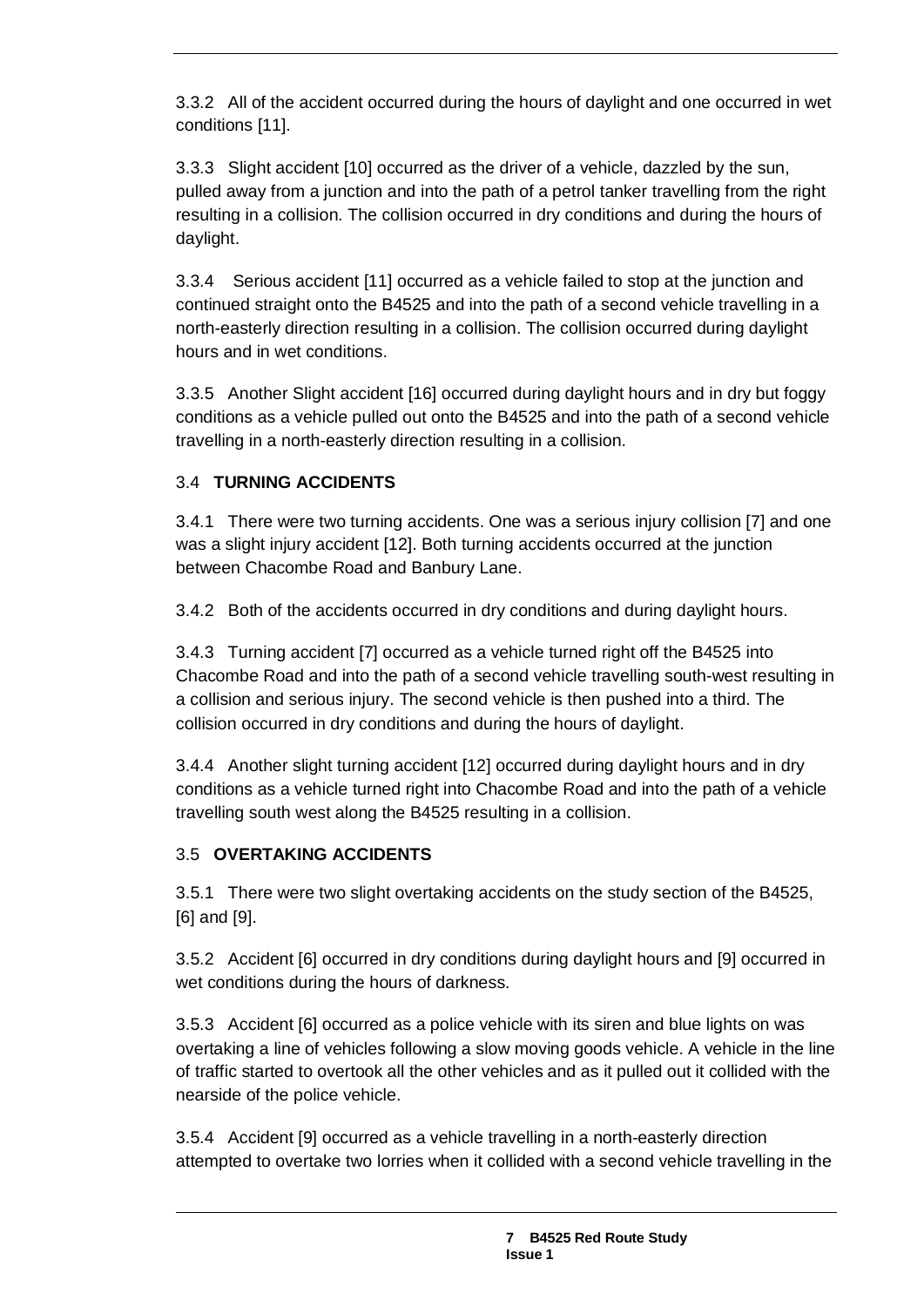opposite direction. The driver of the first vehicle admitted that he believed he was on a different stretch of the road that was longer and straighter when he began to undertake this manoeuvre.

#### 3.6 **NOSE TO TAIL ACCIDENTS**

3.6.1 There were two nose to tail accidents on the study section of the B4525. One was a slight [2] and one was a serious [14].

3.6.2 Both accidents occurred during the hours of daylight and in dry conditions.

3.6.3 Accident [2] occurred as a coach had pulled half onto the verge whilst picking up some school children from a nearby farm. A vehicle travelling east along the B4525 collided with the rear of the coach. The driver of the vehicle claimed that his vision was impaired by the low position of the sun.

3.6.4 Accident [14] occurred as a vehicle was stationary waiting to turn onto a farm track and was struck from behind by a power two wheeler who failed to stop in time. A witness stated that the powered two wheeler was accompanied by two other riders who had overtaken her immediately prior to the scene of the accident at excessive speed.

#### 3.7 **REMAINING ACCIDENTS**

3.7.1 There were two remaining accidents on the study section of the B4525. Both were serious [15] and [17].

3.7.2 Both accidents occurred during the hours of daylight and [15] occurred in wet conditions

3.7.3 Serious accident [15] occurred as a vehicle strikes a deer that had run into the carriageway before leaving the carriageway to the nearside and collided with a road sign.

3.7.4 The final accident occurred as a cyclist was negotiating a roundabout. A vehicle entered the roundabout into the path of the cyclist resulting in a collision causing the rider to fall from the bike [17].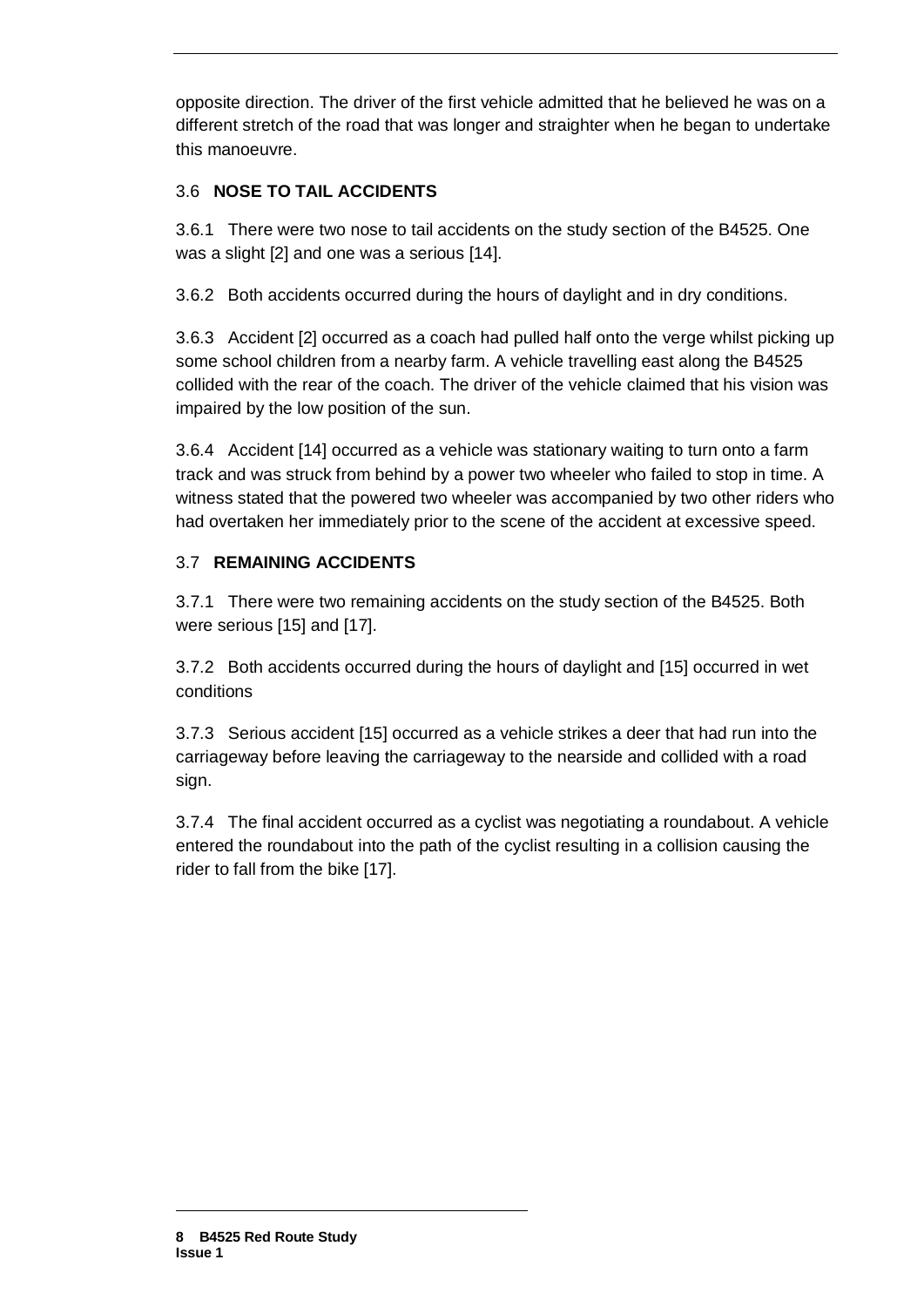### 3.8 **WEATHER SURFACE AND LIGHT CONDITIONS**

3.8.1 The following tables (3/3, 3/4 and 3/5) summarise the weather, road and lighting conditions at the time of the accidents:-

| number | $\%$               |
|--------|--------------------|
| 16     | 94.12              |
|        | 5.88               |
| 17     | 100.00             |
|        | $\sim$ $\sim$<br>— |

| Table 3/3 |  |
|-----------|--|
|-----------|--|

| Road surface condition |               |       |  |
|------------------------|---------------|-------|--|
|                        | number        | $\%$  |  |
| Dry                    | 14            | 82.35 |  |
| Wet                    | 3             | 17.65 |  |
| Total                  | 17            | 100   |  |
|                        | $T - L = 0/4$ |       |  |

Table 3/4

3.8.2 The percentage (17.65%) of accidents occurring on wet road surface conditions is below the national average 34.9% for non-built-up roads (Road Casualties Great Britain 2009).

| Light conditions |                 |       |  |
|------------------|-----------------|-------|--|
|                  | number          | $\%$  |  |
| Day              | 14              | 82.35 |  |
| Darkness         | 3               | 17.65 |  |
| Total            | 17              | 100   |  |
|                  | $T_0$ blo $2/E$ |       |  |

Table 3/5

3.8.3 A total of 17.65% of accidents occurred during the hours of darkness, which is below the national average of 27.1% for non-built up roads (Road Casualties Great Britain 2009).

#### 3.9 **ACCIDENTS BY DAY, TIME, MONTH**

3.9.1 The following graphs (3/1, 3/2 and 3/3) show the distribution of accidents by month, day and time of day.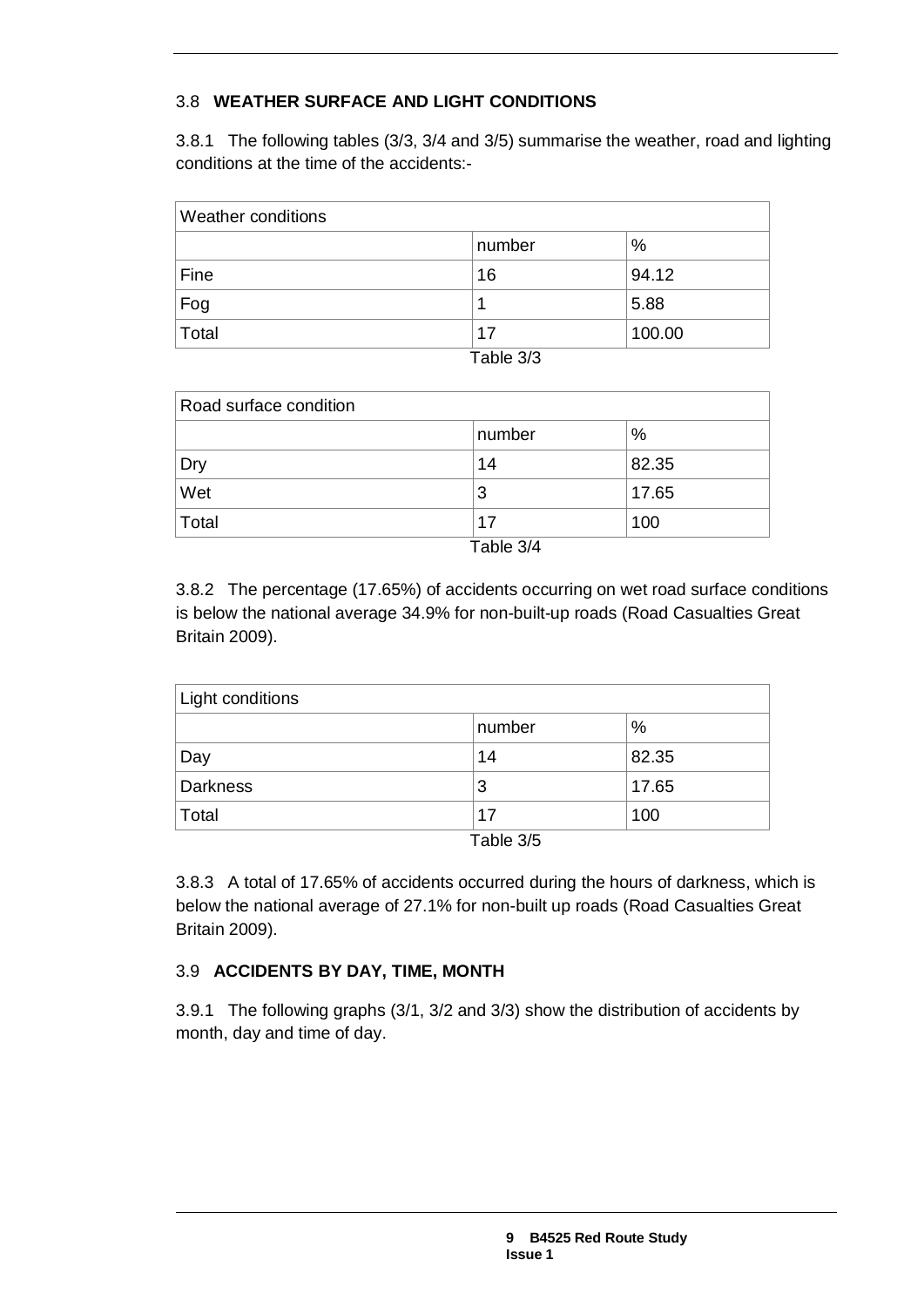

Graph 3/1



Graph 3/2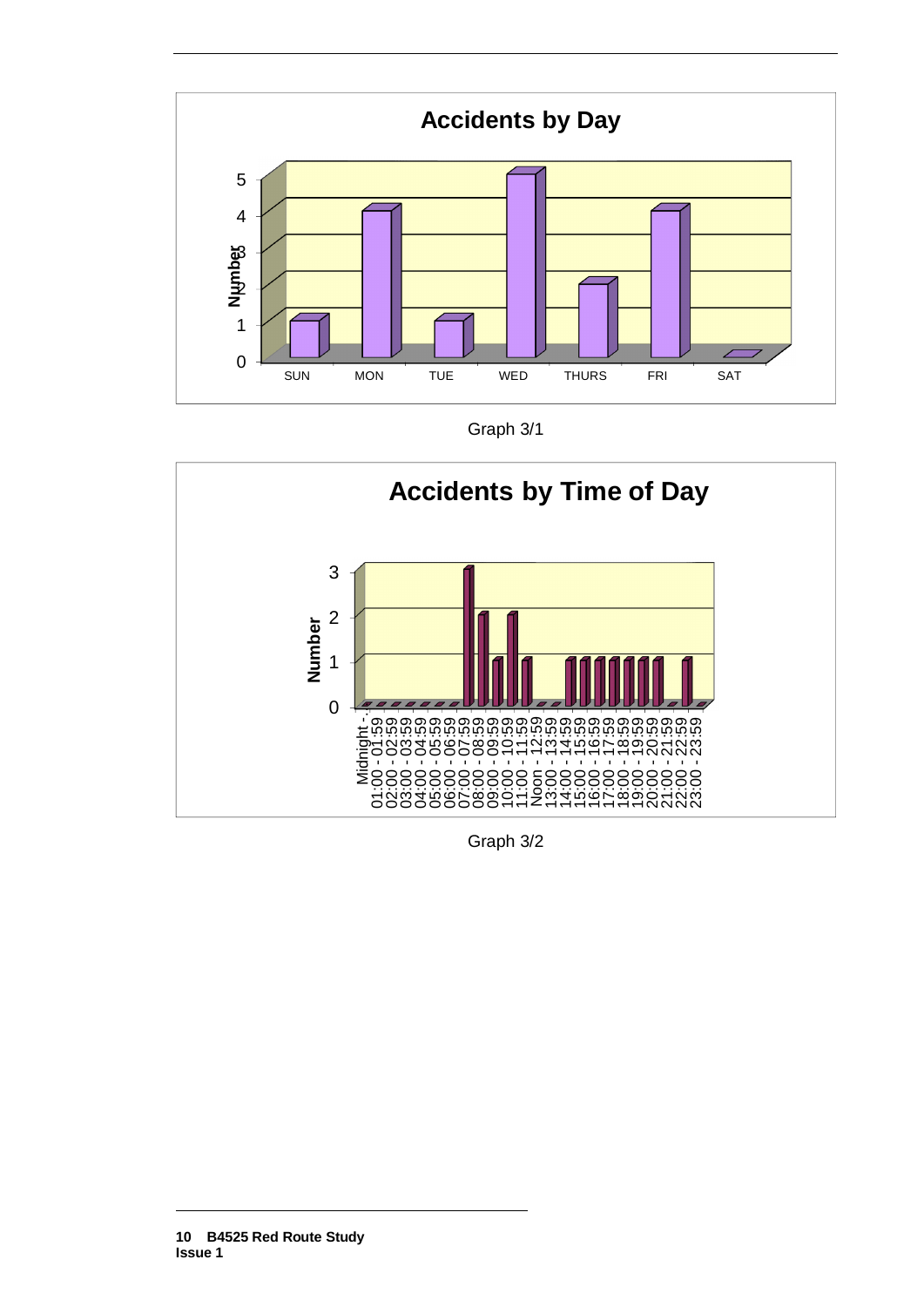

Graph 3/3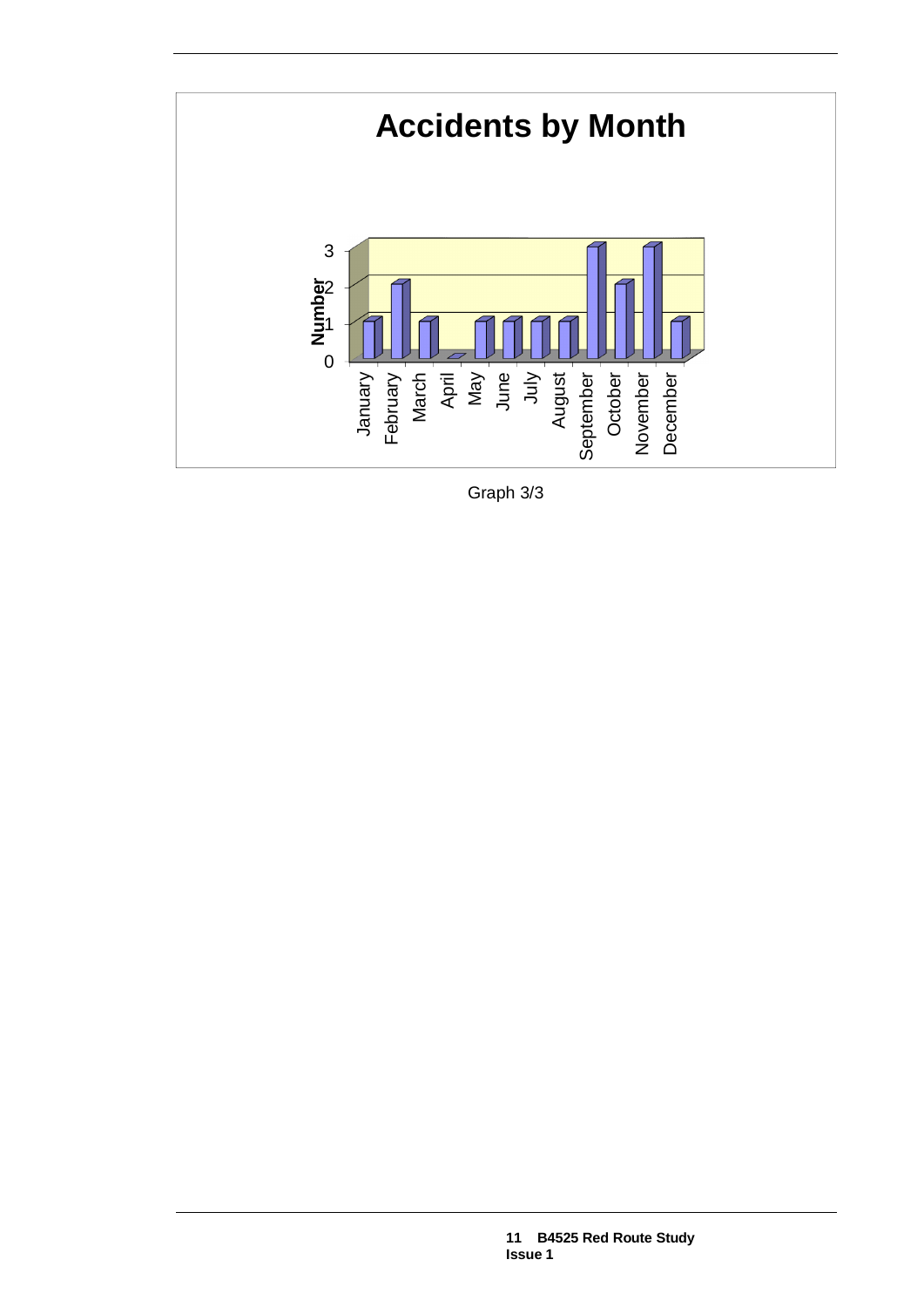# 4 Site observations

#### 4.1 **SITE OBSERVATIONS**

4.1.1 A site visit was carried out on  $12<sup>th</sup>$  October 2012 when the conditions were clear and dry.

4.1.2 As part of a DfT initiative (Rightracks), several yellow backed warning and speed limit signs were provided throughout the study route and are still largely present at the time of this report although some are obscured by vegetation. In addition to the above signs, solar powered cat's eyes were installed along the entire length.

4.1.3 A new mini roundabout together with a 40mph speed limit is to be provided in Middleton Cheney as part of the conditions of a new development. The new Mini roundabout will be situated at the junction with Banbury Lane (B4525) and Chacombe Road.

4.1.4 The B4525 has been programmed for surface dressing along the entire length of the study route in the next financial year.

## 5 Preliminary proposal for consideration

#### 5.1 **ENGINEERING RECOMENDATIONS**

5.1.1 Due to the proposed works under 4.1.3 and 4.1.4 above there are no perceived engineering improvements that can be made along this study route. However, if proposal 4.1.3 was not to proceed then the junction will need to be revisited.

.